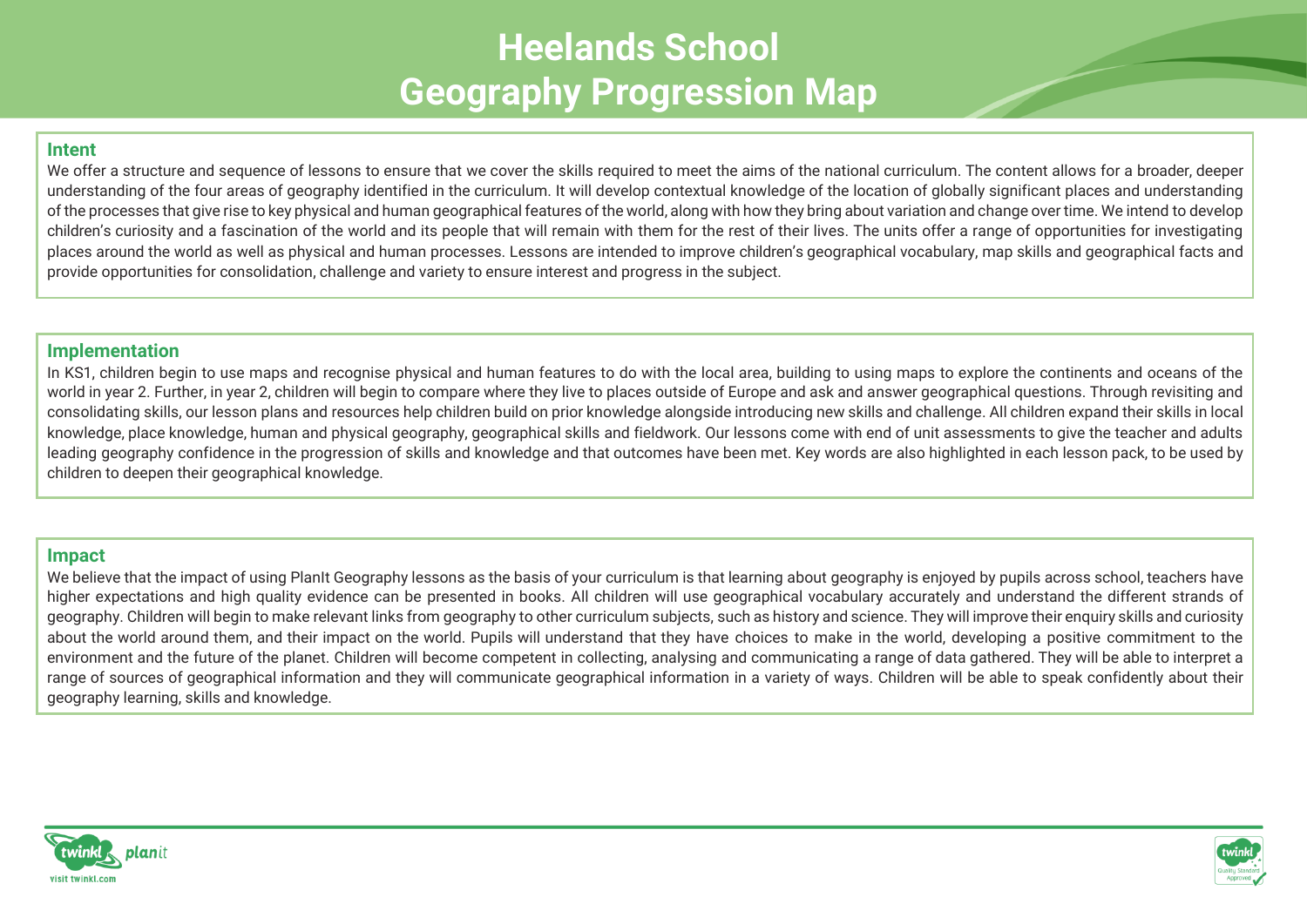# **Level Expected at the End of EYFS**

We have selected the Early Learning Goals that link most closely to the Geography National Curriculum.

For more detail about linked subject progression within the EYFS Framework, please refer to [these documents](https://www.twinkl.co.uk/resource/learning-in-eyfs-what-subject-leaders-need-to-know-resource-pack-t-tp-2548825).

| Understanding the World (People and Communities)                                    | Understanding the World (The World)                                                                                                     |  |  |
|-------------------------------------------------------------------------------------|-----------------------------------------------------------------------------------------------------------------------------------------|--|--|
| Children know about similarities and differences between themselves and others, and | Children know about similarities and differences in relation to places, objects, materials                                              |  |  |
| among families, communities and traditions.                                         | and living things. They talk about the features of their own immediate environment<br>and how environments might vary from one another. |  |  |

# **Key Stage 1 National Curriculum Expectations**

#### **Locational Knowledge**

Pupils should be taught to:

- name and locate the world's seven continents and five oceans;
- name, locate and identify characteristics of the four countries and capital cities of the United Kingdom and its surrounding seas.

## **Place Knowledge**

Pupils should be taught to:

• understand geographical similarities and differences through studying the human and physical geography of a small area of the United Kingdom, and of a small area in a contrasting non-European country.

## **Human and Physical Geography**

Pupils should be taught to:

- identify seasonal and daily weather patterns in the United Kingdom and the location of hot and cold areas of the world in relation to the Equator and the North and South Poles;
- use basic geographical vocabulary to refer to:
	- key physical features, including: beach, cliff, coast, forest, hill, mountain, sea, ocean, river, soil, valley, vegetation, season and weather;
	- key human features, including: city, town, village, factory, farm, house, office, port, harbour and shop.

## **Geographical Skills and Fieldwork**

Pupils should be taught to:

- use world maps, atlases and globes to identify the United Kingdom and its countries, as well as the countries, continents and oceans studied at this key stage;
- use simple compass directions (North, South, East and West) and locational and directional language [for example, near and far; left and right], to describe the location of features and routes on a map;
- use aerial photographs and plan perspectives to recognise landmarks and basic human and physical features; devise a simple map; and use and construct basic symbols in a key;
- use simple fieldwork and observational skills to study the geography of their school and its grounds and the key human and physical features of its surrounding environment.



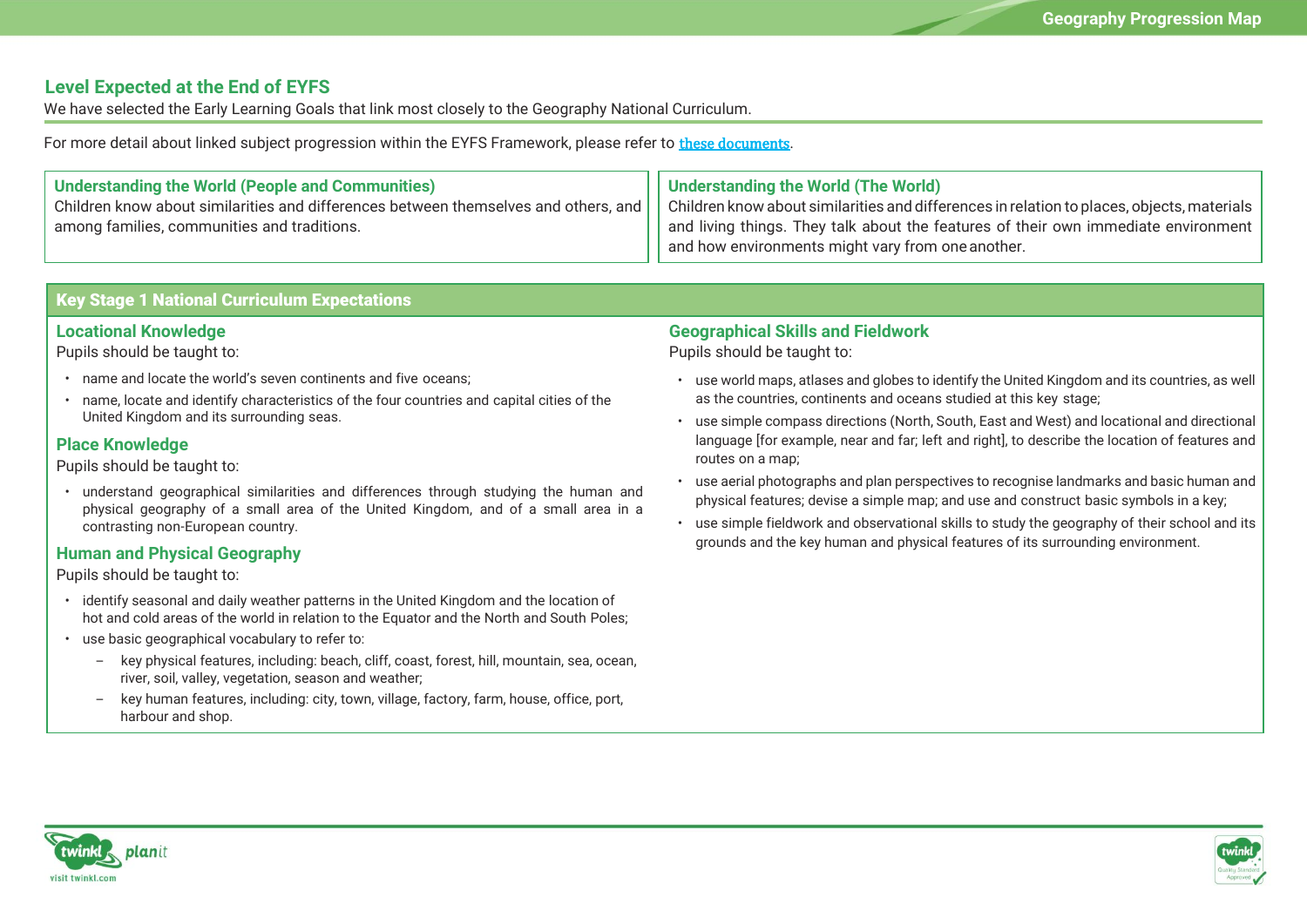|                                | KS <sub>1</sub>                                                                                                                                                                                                                                                                                                                                                                                                                                                                                                                                                                                                                                                                                                                                                                                                                                                                                                                                                                                                                                      | The Year 1 Geographer                                                                                                                                                                                              | The Year 2 Geographer                                                                                                                                                                                                                                        |
|--------------------------------|------------------------------------------------------------------------------------------------------------------------------------------------------------------------------------------------------------------------------------------------------------------------------------------------------------------------------------------------------------------------------------------------------------------------------------------------------------------------------------------------------------------------------------------------------------------------------------------------------------------------------------------------------------------------------------------------------------------------------------------------------------------------------------------------------------------------------------------------------------------------------------------------------------------------------------------------------------------------------------------------------------------------------------------------------|--------------------------------------------------------------------------------------------------------------------------------------------------------------------------------------------------------------------|--------------------------------------------------------------------------------------------------------------------------------------------------------------------------------------------------------------------------------------------------------------|
| $\omega$<br><b>Jedy</b><br>cat | Building on EYFS knowledge of their own environment, children start to learn the names of key places in the UK beyond<br>their immediate environment. Children also learn the names of the world's oceans and continents.<br><b>KS1 Geography National Curriculum</b><br>Pupils develop contextual knowledge of the location of globally significant places. They should develop knowledge<br>about the world, the United Kingdom and their locality.<br>Children can:<br>name and locate the world's seven continents and five oceans:<br>name, locate and identify characteristics of the four countries and capital cities of the United Kingdom and its<br>surrounding seas;<br>use key vocabulary to demonstrate knowledge and understanding in this strand: United Kingdom, England,<br>Scotland, Wales, Northern Ireland, town, city, village, sea, beach, hill, mountain, London, Belfast, Cardiff, Edinburgh,<br>capital city, world map, continent, ocean, Europe, Africa, Asia, Australasia, North America, South America,<br>Antarctica. | Knows that they live in<br>Milton Keynes.<br>That England, Northern<br>Ireland, Scotland and<br>Wales make up the<br>United Kingdom.<br>Can use some<br>geographical terms like<br>town, city, mountain,<br>river. | Knows the names of the<br>seven continents and five<br>oceans.<br>Knows the names of the<br>capital cities of the UK.<br>Can find the continents and<br>oceans on a world map or<br>globe. Understands and uses<br>vocabulary like ocean,<br>Europe, Africa. |

| Knowledge<br>Place | Children begin to compare places in the UK with a place outside of the UK. This builds on EYFS knowledge and<br>understanding of the world, people and communities. Children can apply the skills of observing similarities and<br>differences to places as well as people.<br><b>KS1 Geography National Curriculum</b> | Knows that Milton<br>Keynes is different to<br>other places in the UK. | <b>Knows that Milton</b><br>Keynes is different<br>to places in other<br>countries. |
|--------------------|-------------------------------------------------------------------------------------------------------------------------------------------------------------------------------------------------------------------------------------------------------------------------------------------------------------------------|------------------------------------------------------------------------|-------------------------------------------------------------------------------------|
|                    | Pupils develop contextual knowledge of the location of globally significant places. They should develop knowledge<br>about the world, the United Kingdom and their locality. Children begin to understand basic vocabulary relating to human<br>and physical geography.<br>Children can:                                | Can name some<br>differences.                                          | Knows that the UK is<br>different to other<br>countries.                            |
|                    | compare the UK with a contrasting country in the world;<br>-a                                                                                                                                                                                                                                                           |                                                                        |                                                                                     |
|                    | compare a local city/town in the UK with a contrasting city/town in a different country;                                                                                                                                                                                                                                |                                                                        | Can name some key                                                                   |
|                    | use key vocabulary to demonstrate knowledge and understanding in this strand: South America, London, Brasilia,<br>compare, capital city, China, Asia, country, population, weather, similarities, differences, farming, culture, Africa, Kenya,<br>Nairobi, river, desert, volcano.                                     |                                                                        | differences to life in<br>a contrasting<br>country.                                 |